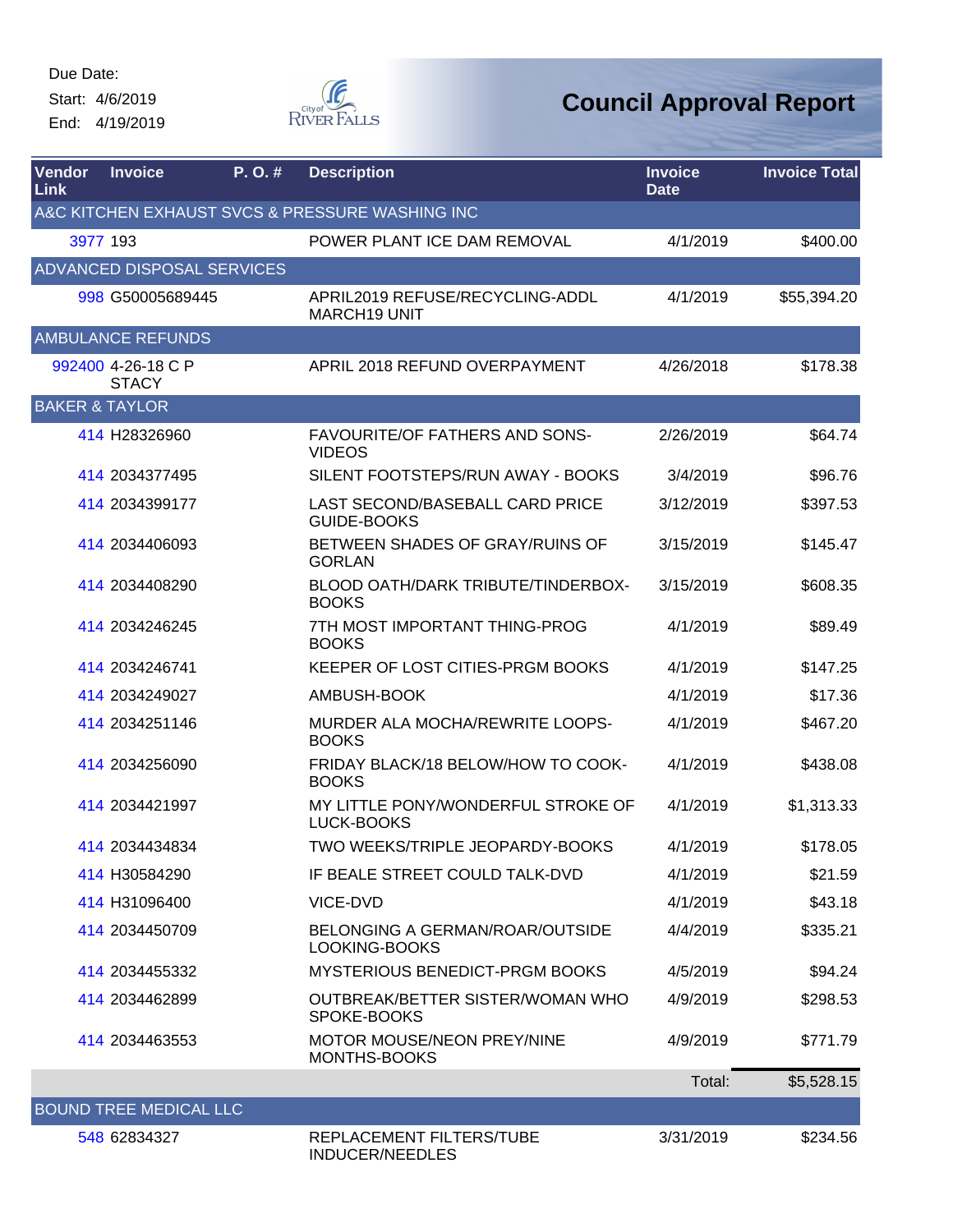Start: 4/6/2019

End: 4/19/2019



| Vendor<br>Link     | <b>Invoice</b>                      | P. O. # | <b>Description</b>                                    | <b>Invoice</b><br><b>Date</b> | <b>Invoice Total</b> |
|--------------------|-------------------------------------|---------|-------------------------------------------------------|-------------------------------|----------------------|
|                    | 548 70267124                        |         | <b>CREDIT-BURN RELIEF SPRAY</b>                       | 3/31/2019                     | $-$52.00$            |
|                    |                                     |         |                                                       | Total:                        | \$182.56             |
|                    | <b>BRAUN INTERTEC CORP</b>          |         |                                                       |                               |                      |
|                    | 3608 B164971                        | 180376  | Thru March2019-Special Testing for Glen Park          | 3/31/2019                     | \$2,279.00           |
|                    | <b>BUG BUSTERS INC</b>              |         |                                                       |                               |                      |
|                    | 2571 208628                         |         | 3/22 CITY HALL ANT/MICE CONTROL                       | 4/1/2019                      | \$99.00              |
|                    | 2571 208584                         |         | 3/22 LIBRARY ANT/SPIDER/MICE CONTROL                  | 4/1/2019                      | \$106.00             |
|                    | 2571 208581                         |         | 3/22 POLICE MICE CONTROL SERVICE                      | 4/1/2019                      | \$96.00              |
|                    |                                     |         |                                                       | Total:                        | \$301.00             |
|                    | <b>CDW GOVERNMENT INC</b>           |         |                                                       |                               |                      |
|                    | 66 RGL0220                          |         | APC REPLACEMENT BATT CARTRIDGE                        | 3/1/2019                      | \$38.80              |
|                    | <b>CENGAGE LEARNING</b>             |         |                                                       |                               |                      |
|                    | 123 66724427                        |         | CALIFORNIA GIRLS/JUSTIFIED MURDER-<br><b>BOOKS</b>    | 3/5/2019                      | \$59.98              |
|                    | 123 66732618                        |         | COURTING MR EMERSON/BOOK                              | 3/6/2019                      | \$23.99              |
|                    | 123 66793710                        |         | CELTIC EMPIRE/WOLF PACK-BOOKS                         | 3/19/2019                     | \$61.58              |
|                    | 123 65779298                        |         | UNDER MIDNIGHT SUN/WHO I AM-BOOKS                     | 4/1/2019                      | \$98.21              |
|                    | 123 66803414                        |         | WOLVES OF EDEN/SIX IN THE WHEEL-<br><b>BOOKS</b>      | 4/1/2019                      | \$44.98              |
|                    | 123 66826498                        |         | WILD CARD/LAST SECOND/MALTA<br>EXCHANGE-BOOKS         | 4/1/2019                      | \$183.94             |
|                    | 123 66886791                        |         | SILKEN THREAD/HEARTS IN HARMONY-<br><b>BOOKS</b>      | 4/3/2019                      | \$150.69             |
|                    | 123 66885548                        |         | A LIST/TWO WEEKS/THE EDITOR-BOOKS                     | 4/3/2019                      | \$151.15             |
|                    |                                     |         |                                                       | Total:                        | \$774.52             |
|                    | <b>CENTER POINT INC</b>             |         |                                                       |                               |                      |
|                    | 412 1653851                         |         | PLATINUM/PREMIER/STERLING SERIES                      | 4/1/2019                      | \$135.42             |
|                    | 412 1676783                         |         | <b>FORGIVENESS ROAD/WOLF'S TABLE-</b><br><b>BOOKS</b> | 4/1/2019                      | \$135.42             |
|                    |                                     |         |                                                       | Total:                        | \$270.84             |
| <b>CENTURYLINK</b> |                                     |         |                                                       |                               |                      |
|                    | 1796 1465469896                     |         | <b>MARCH19 LONG DISTANCE PHONE</b>                    | 3/31/2019                     | \$5.26               |
|                    |                                     |         | COOPERATIVE EDUCATIONAL SERVICE AGENCY #11            |                               |                      |
|                    | 3974 11303                          |         | MLAVOLD-PIWI OVERVIEW REGISTRATION                    | 4/11/2019                     | \$10.00              |
|                    | <b>CREDIT SERVICE INTERNATIONAL</b> |         |                                                       |                               |                      |
|                    | 3843 49703                          |         | PPE 04/07/19                                          | 4/12/2019                     | \$200.00             |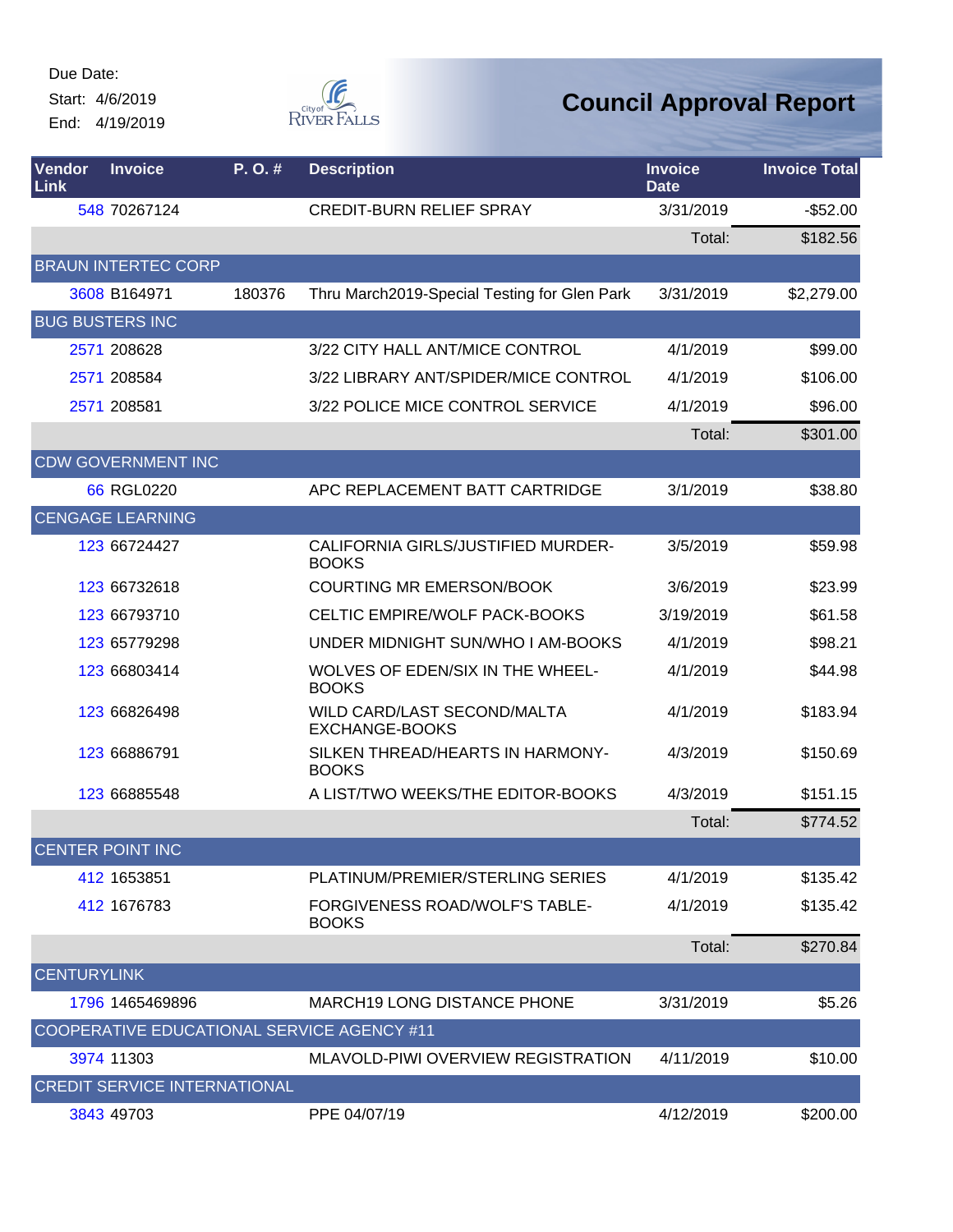Start: 4/6/2019 End: 4/19/2019



| Vendor<br>Link       | <b>Invoice</b>                    | P.O.#  | <b>Description</b>                                         | <b>Invoice</b><br><b>Date</b> | <b>Invoice Total</b> |
|----------------------|-----------------------------------|--------|------------------------------------------------------------|-------------------------------|----------------------|
| <b>CROES, NATHAN</b> |                                   |        |                                                            |                               |                      |
|                      | <b>1057 CDL</b>                   |        | REIMBURSE-DOT CDL FEE                                      | 4/8/2019                      | \$75.26              |
| <b>DAVID AYERS</b>   |                                   |        |                                                            |                               |                      |
|                      | 3671 APRIL19-1                    |        | 4/8 BOARD OF CANVASS                                       | 4/15/2019                     | \$12.50              |
| <b>DEMCO INC</b>     |                                   |        |                                                            |                               |                      |
|                      | 577 6563470                       |        | DVD ALBUM/LABELS/PROTECTORS                                | 3/6/2019                      | \$313.77             |
|                      | 577 6580088                       |        | FILAMENT TAPE/LABELS/BOOKMARKS                             | 4/1/2019                      | \$157.95             |
|                      |                                   |        |                                                            | Total:                        | \$471.72             |
| <b>EFTPS</b>         |                                   |        |                                                            |                               |                      |
|                      | 7 49702                           |        | PPE 04/07/19                                               | 4/12/2019                     | \$72,824.33          |
|                      | <b>ENERGIS HOLDINGS LLC</b>       |        |                                                            |                               |                      |
|                      | <b>101 PYMT1</b>                  | 190085 | App for Pymt 1-North Substation Relay Panel                | 4/1/2019                      | \$61,521.37          |
|                      | <b>ENTERPRISE FM TRUST</b>        |        |                                                            |                               |                      |
|                      | 456 FBN3685151                    | 190043 | APRIL19 MOTOR POOL/BLDG INSP                               | 4/3/2019                      | \$1,878.22           |
|                      | EO JOHNSON CO. INC                |        |                                                            |                               |                      |
|                      | 98 24516433                       |        | APRIL 2019 LIBRARY RICOH MP COPIER                         | 3/27/2019                     | \$125.74             |
|                      | 98 245 639 29                     |        | APRIL19-PD RICOH COPIER BASE PYMT                          | 4/4/2019                      | \$151.50             |
|                      | 98 INV536292                      |        | LIBRARY-RICOH OVERAGE JAN-APRIL2019                        | 4/16/2019                     | \$335.02             |
|                      | 98 INV536291                      |        | LIBRARY-JAN-APR19 SAMSUNG OVERAGE                          | 4/16/2019                     | \$156.62             |
|                      | 98 24638710                       |        | APRIL19 LIBRARY SAMSUNG COPIER                             | 4/16/2019                     | \$109.52             |
|                      |                                   |        |                                                            | Total:                        | \$878.40             |
|                      | <b>EXPRESS PERSONNEL SERVICES</b> |        |                                                            |                               |                      |
|                      | 109 22069354                      |        | 3/24 M.SMITS/DRUG TEST                                     | 3/26/2019                     | \$18.00              |
|                      | 109 22134145                      | 190021 | WKEND 4/7 11HRS-TRIXMANN WATER TEMP<br><b>HELP</b>         | 4/9/2019                      | \$208.78             |
|                      | 109 22134144                      | 190019 | WKEND 4/7 13.75HRS MILLER/WALTERS<br><b>PARK MAINT</b>     | 4/9/2019                      | \$256.41             |
|                      | 109 22166016                      | 190021 | WKEND 4/14-TRIXMANN-<br>WATER/WASTEWATER TEMP HELP         | 4/16/2019                     | \$265.72             |
|                      | 109 22166015                      | 190019 | WKEND 4/14 11.5HRS - JMILLER/JWALTERS<br><b>PARK TEMPS</b> | 4/16/2019                     | \$216.08             |
|                      | 109 22166014                      | 190019 | WKEND 4/14 40HRS-M.SMITS-STREETS<br><b>TEMP</b>            | 4/16/2019                     | \$766.80             |
|                      |                                   |        |                                                            | Total:                        | \$1,731.79           |
|                      | <b>FANTASY CORRAL</b>             |        |                                                            |                               |                      |
|                      | 2015 RFDAYS2019                   |        | 7/13/19 RF DAYS ANIMAL DISPLAY                             | 4/18/2019                     | \$300.00             |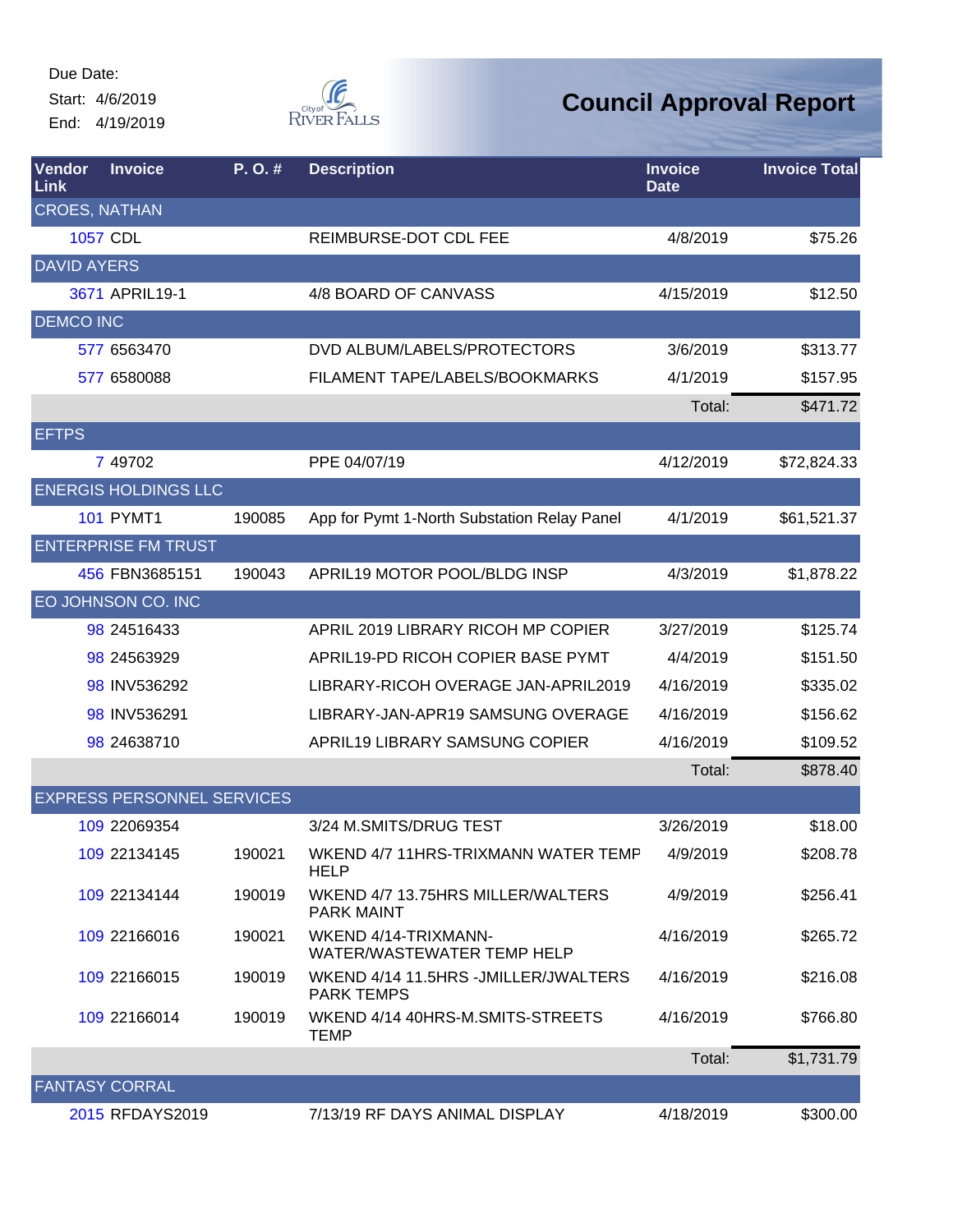Start: 4/6/2019 End: 4/19/2019



| Vendor<br>Link | <b>Invoice</b>                         | P.O.#  | <b>Description</b>                                      | <b>Invoice</b><br><b>Date</b> | <b>Invoice Total</b> |
|----------------|----------------------------------------|--------|---------------------------------------------------------|-------------------------------|----------------------|
|                | <b>FBG SERVICE CORPORATION</b>         |        |                                                         |                               |                      |
|                | 364 845590                             | 190081 | March2019 Janitorial Services Contract                  | 3/31/2019                     | \$4,866.00           |
|                | FIRST NATIONAL BANK - RF SECTION 125   |        |                                                         |                               |                      |
|                | 6 PRE-FUND<br>2019                     |        | 2019 PRE-FUND FSA                                       | 4/8/2019                      | \$10,000.00          |
|                | 6 49701                                |        | PPE 04/07/19                                            | 4/12/2019                     | \$4,109.27           |
|                | 6 2019 PREFUND                         |        | PRE-FUND 2019 FSA                                       | 4/17/2019                     | \$10,000.00          |
|                |                                        |        |                                                         | Total:                        | \$24,109.27          |
|                | FIRST NATIONAL BANK OF RIVER FALLS INC |        |                                                         |                               |                      |
|                | 115 LN#123160 4-15<br>$-2019$          |        | APRIL 2019 PRNCPL/INTRST PYMT 2015<br><b>FIRE TRUCK</b> | 4/5/2019                      | \$34,732.49          |
|                | FORUM COMMUNICATION CO                 |        |                                                         |                               |                      |
|                | 234 2083591                            |        | MARCH19 JOURNAL ADS/INSERTS                             | 4/1/2019                      | \$1,999.90           |
|                | <b>FREEMAN PROPERTIES</b>              |        |                                                         |                               |                      |
|                | 3975 APRIL19                           |        | APRIL19 SOLAR REFUND-1736 CTY RD M                      | 4/16/2019                     | \$99.74              |
|                | <b>GRACE PAULSON</b>                   |        |                                                         |                               |                      |
|                | 937 APRIL19                            |        | SOLAR REFUND-1036 CTY RD M                              | 4/16/2019                     | \$89.05              |
|                | HANTEN BROADCASTING COMPANY INC        |        |                                                         |                               |                      |
|                | <b>306 MARCH19</b>                     |        | <b>MARCH19 SPORTCASTERS CLUB</b>                        | 3/31/2019                     | \$60.00              |
|                | <b>HUDSON PHYSICIANS SC</b>            |        |                                                         |                               |                      |
|                | 145 800370410419                       |        | MARCH19 EMPLOYMENT EXAMS/VACCINES                       | 3/31/2019                     | \$1,422.00           |
|                | HUEBSCH LAUNDRY COMPANY                |        |                                                         |                               |                      |
|                | 146 4247726                            | 190022 | 3/6 LIBRARY BRUSHMAT SERVICE                            | 3/6/2019                      | \$68.98              |
|                | 146 4255820                            | 190022 | 3/20 LIBRARY BRUSHMAT SERVICE                           | 3/20/2019                     | \$86.08              |
|                | 146 4263935                            | 190011 | 4/3 HUEBSCH ELECTRIC UNIFORM                            | 4/3/2019                      | \$250.59             |
|                | <b>146 4263936</b>                     | 190016 | 4/3 HUEBSCH WATER UNIFORMS                              | 4/3/2019                      | \$40.28              |
|                | 146 4263937                            | 190035 | 4/3 HUEBSCH PW UNIFORMS                                 | 4/3/2019                      | \$121.04             |
|                | 146 4263938                            | 190017 | 4/3 HUEBSCH WWTP UNIFORMS                               | 4/3/2019                      | \$44.74              |
|                | 146 4263747                            | 190035 | 4/3 HUEBSCH PW UNIFORMS                                 | 4/8/2019                      | $-$143.25$           |
|                | 146 4268083                            | 190011 | 4/10HUEBSCH ELECTRIC UNIFORM                            | 4/10/2019                     | \$250.59             |
|                | 146 4268084                            | 190016 | 4/10 HUEBSCH WATER UNIFORMS                             | 4/10/2019                     | \$40.28              |
|                | 146 4268086                            | 190017 | 4/10 HUEBSCH WWTP UNIFORMS                              | 4/10/2019                     | \$44.74              |
|                | 146 4268085                            | 190035 | 4/10 HUEBSCH PW UNIFORMS                                | 4/10/2019                     | \$123.30             |
|                | 146 4267907                            |        | CREDIT-D.O'BRYAN UNIFORM                                | 4/10/2019                     | $-$28.65$            |
|                |                                        |        |                                                         | Total:                        | \$898.72             |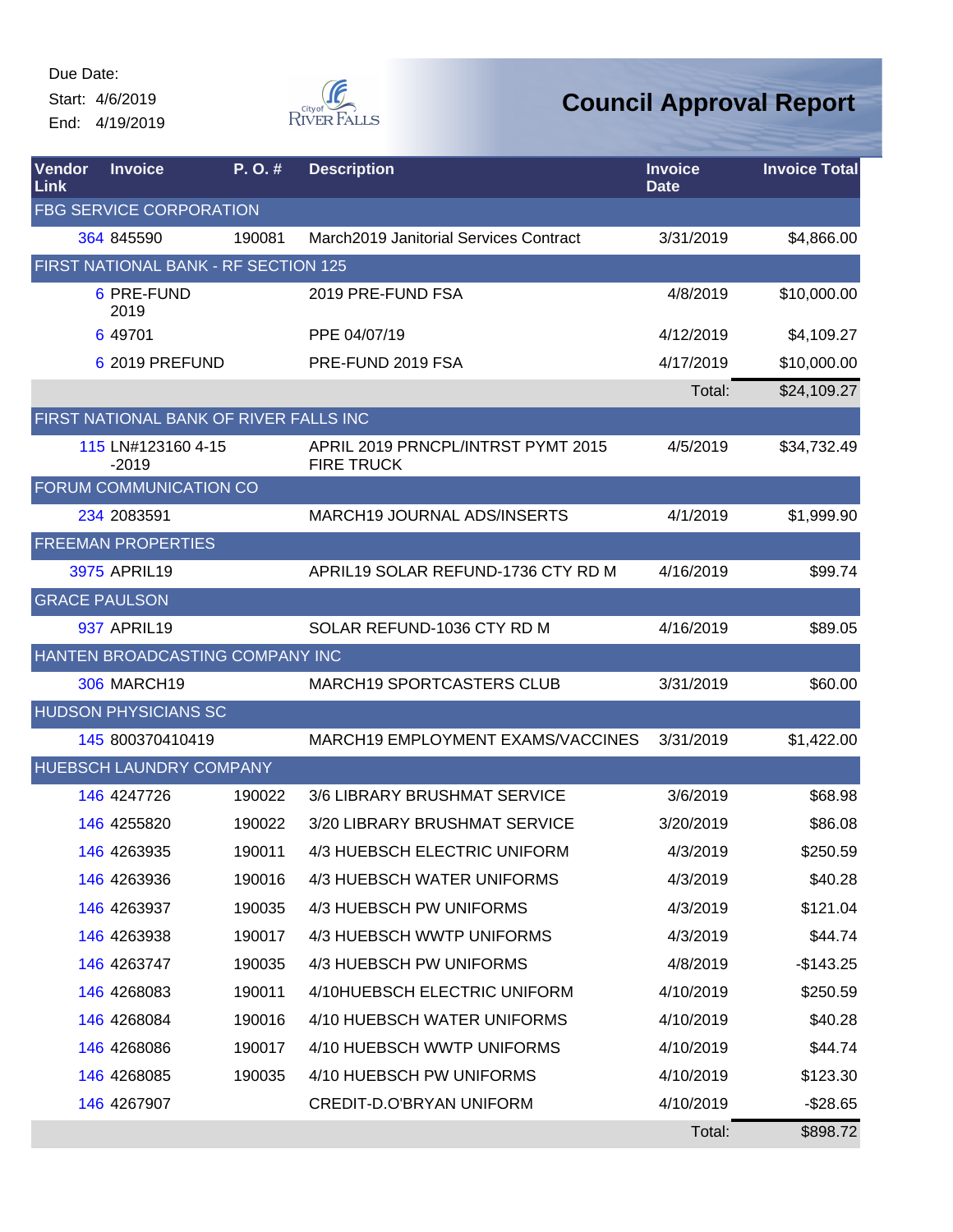Due Date: Start: 4/6/2019

End: 4/19/2019



| <b>Vendor</b><br>Link  | <b>Invoice</b>                      | P.O.#  | <b>Description</b>                                       | <b>Invoice</b><br><b>Date</b> | <b>Invoice Total</b> |
|------------------------|-------------------------------------|--------|----------------------------------------------------------|-------------------------------|----------------------|
| & S GROUP, INC         |                                     |        |                                                          |                               |                      |
|                        | 2787 55712                          | 180163 | Thru March19-Glen Park Pavilion - Construction           | 3/31/2019                     | \$3,899.62           |
|                        | 2787 55713                          | 180161 | Thru March19-Glen Park Renovation Project                | 3/31/2019                     | \$2,844.84           |
|                        |                                     |        |                                                          | Total:                        | \$6,744.46           |
|                        | INDIANHEAD FEDERATED LIBRARY SYSTEM |        |                                                          |                               |                      |
|                        | 655 219139                          |        | 500 MORE PATRON REGISTRATION CARDS                       | 3/1/2019                      | \$16.10              |
| <b>INFOSEND INC</b>    |                                     |        |                                                          |                               |                      |
|                        | 150 151067                          |        | FALL2018 RFMU NEWS INSERT                                | 3/21/2019                     | \$929.10             |
|                        | 150 151581                          | 190041 | MARCH2019 RFMU MONTHLY STMT SVCS                         | 4/1/2019                      | \$3,228.91           |
|                        | 150 152428                          | 190036 | MARCH2019 RFMU MONTHLY BILLING<br><b>INSERTS</b>         | 4/15/2019                     | \$963.66             |
|                        |                                     |        |                                                          | Total:                        | \$5,121.67           |
|                        | <b>INSIGHT EDGE LLC</b>             |        |                                                          |                               |                      |
|                        | 1201 1581                           |        | LNELSON-DISC WORKPLACE PROFILE                           | 4/4/2019                      | \$75.00              |
|                        | 1201 1583                           | 190126 | Council Retreat - Team Development                       | 4/16/2019                     | \$1,500.00           |
|                        | 1201 1583-1                         |        | 4/2 360 REVIEW MEETING                                   | 4/16/2019                     | \$53.16              |
|                        |                                     |        |                                                          | Total:                        | \$1,628.16           |
|                        |                                     |        | INTERNATIONAL CITY MGMT ASSOC RETIREMENT CORP            |                               |                      |
|                        | 1 49696                             |        | PPE 04/07/19                                             | 4/12/2019                     | \$17,325.01          |
|                        | 1 49697                             |        | PPE 04/07/19                                             | 4/12/2019                     | \$548.68             |
|                        |                                     |        |                                                          | Total:                        | \$17,873.69          |
|                        | <b>IVERSON LASER ENGRAVING INC</b>  |        |                                                          |                               |                      |
|                        | 177 0038208                         |        | <b>BRASS PLATE/KINNI COOPERATIVE</b><br><b>AGREEMENT</b> | 4/9/2019                      | \$15.00              |
| <b>J&amp;J GIS LLC</b> |                                     |        |                                                          |                               |                      |
|                        | 651 MARCH19                         | 190065 | <b>MARCH 19 GIS SERVICES</b>                             | 3/31/2019                     | \$1,755.00           |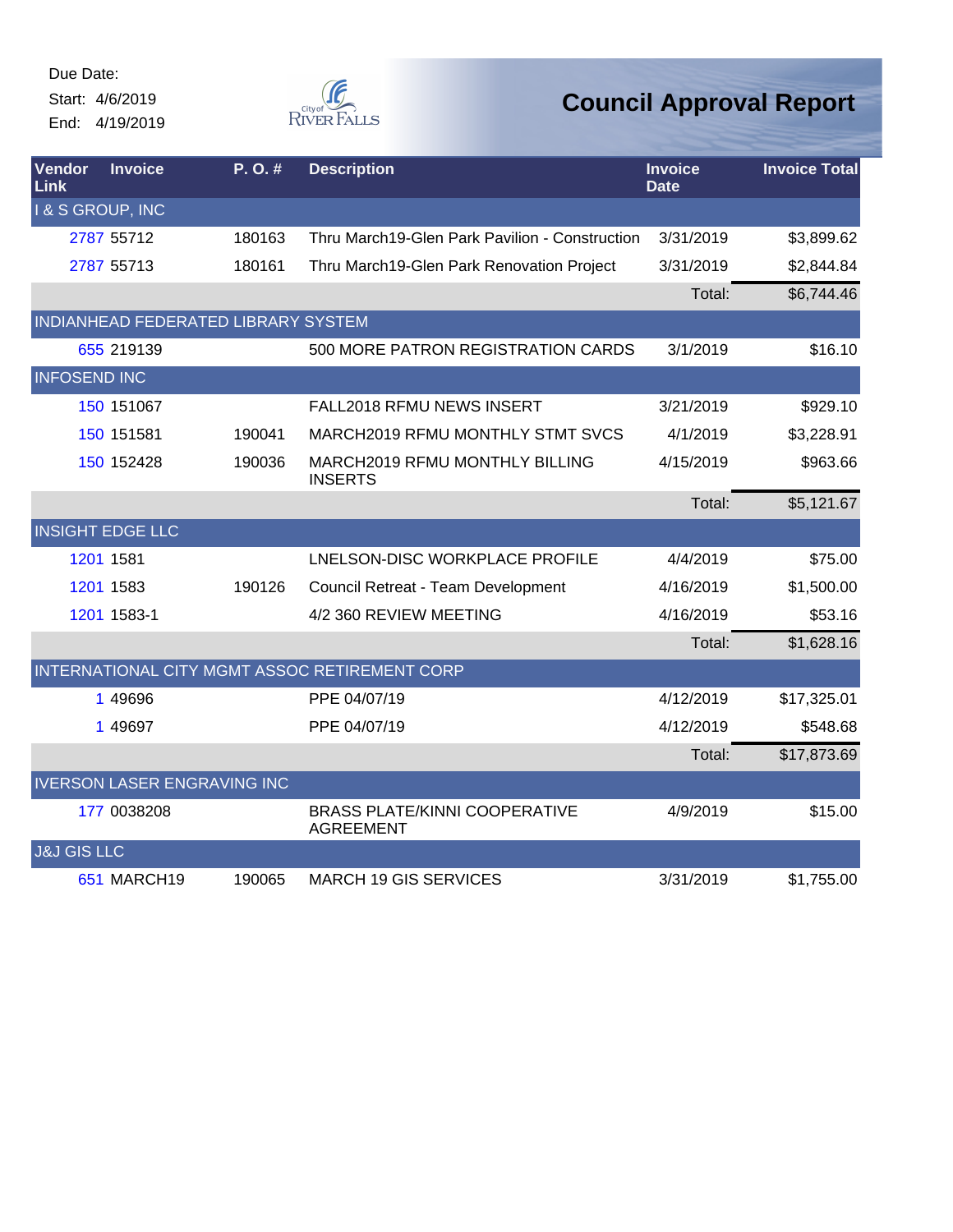Due Date: Start: 4/6/2019

End: 4/19/2019



| Vendor<br>Link   | <b>Invoice</b>                      | P.O.#  | <b>Description</b>                                       | <b>Invoice</b><br><b>Date</b> | <b>Invoice Total</b> |
|------------------|-------------------------------------|--------|----------------------------------------------------------|-------------------------------|----------------------|
|                  | JH LARSON ELECTRICAL COMPANY        |        |                                                          |                               |                      |
|                  | 159 S101967813.00<br>1              |        | 3/25 2815 PRAIRIE DRIVE LAMPS                            | 3/25/2019                     | \$73.63              |
|                  | 159 S101967819.00                   |        | <b>CREDIT-PRAIRIE DR LAMP CREDITS</b>                    | 4/1/2019                      | $-$ \$691.31         |
|                  | 159 S101975509.00<br>1              |        | <b>BASKET STRAINER/BRASS BODY</b>                        | 4/5/2019                      | \$47.61              |
|                  | 159 S101975509.00<br>2              |        | 22 GAUGE STAINLESS STEEL TOP MOUNT<br><b>SINK</b>        | 4/8/2019                      | \$172.24             |
|                  | 159 S101975509.00<br>4              |        | LIBRARY BREAKROOM SINK STRAINER                          | 4/8/2019                      | \$113.06             |
|                  | 159 S101977470.00<br>1              |        | EMERGENCY BALLAST BATTERY PACK                           | 4/9/2019                      | \$395.52             |
|                  |                                     |        |                                                          | Total:                        | \$110.75             |
|                  | <b>KNUTSON, JENNIFER</b>            |        |                                                          |                               |                      |
|                  | 1211 042319                         |        | 4/23/19 KOHLER, WI TRAVEL PER DIEM                       | 4/1/2019                      | \$141.50             |
|                  | <b>KRAUSE POWER ENGINEERING LLC</b> |        |                                                          |                               |                      |
|                  | 171 RFL-040519D                     | 190080 | <b>MARCH19 SOUTH FORK SUB UPGRADES</b>                   | 3/31/2019                     | \$729.40             |
|                  | 171 RFL-040519C                     |        | UWRF 2019 REFEED PERMITS                                 | 3/31/2019                     | \$525.00             |
|                  | 171 RFL-040519E                     |        | N SUB FEEDER RELAY/DRAWINGS                              | 3/31/2019                     | \$262.50             |
|                  | 171 RFL-040519B                     |        | NORTH SUB RELAY-DRAWINGS/DIAGRAMS                        | 4/5/2019                      | \$2,570.00           |
|                  | 171 RFL-040519A                     |        | <b>SCADA SUPPORT-SITE WORK/TRAVEL</b><br><b>EXPENSES</b> | 4/5/2019                      | \$5,682.21           |
|                  |                                     |        |                                                          | Total:                        | \$9,769.11           |
| <b>KWIK TRIP</b> |                                     |        |                                                          |                               |                      |
|                  | <b>172 MARCH19</b>                  |        | <b>MARCH19 MOTOR FUEL STMT</b>                           | 3/31/2019                     | \$12,355.81          |
|                  | LE PHILLIPS MEMORIAL PUBLIC LIBRARY |        |                                                          |                               |                      |
|                  | 488 774440                          |        | REIMBURSE-LOST BOOK/THE HEAVENS                          | 3/22/2019                     | \$26.00              |
|                  | 488 783412                          |        | REIMBURSE-LOST CD/DUA LIPA                               | 4/8/2019                      | \$14.98              |
|                  |                                     |        |                                                          | Total:                        | \$40.98              |
|                  | LEAGUE OF MINNESOTA CITIES          |        |                                                          |                               |                      |
|                  | 660 290884                          |        | ENGINEER/PROJECT MGR JOB AD                              | 4/1/2019                      | \$322.00             |
|                  | LINEHAN OUTDOOR SERVICES LLC        |        |                                                          |                               |                      |
|                  | 1570 3478                           | 190073 | MARCH2019 Snow Shoveling - Sidewalk                      | 3/31/2019                     | \$2,307.00           |
|                  | LOFFLER COMPANIES INC               |        |                                                          |                               |                      |
|                  | 182 381396134                       |        | APRIL19 PW KONICA MINOLTA<br><b>BASE/OVERAGE</b>         | 4/1/2019                      | \$201.25             |
|                  | 182 3083886                         |        | APRIL19-AMB KONICA MINOLTA COPY<br><b>OVERAGES</b>       | 4/10/2019                     | \$60.18              |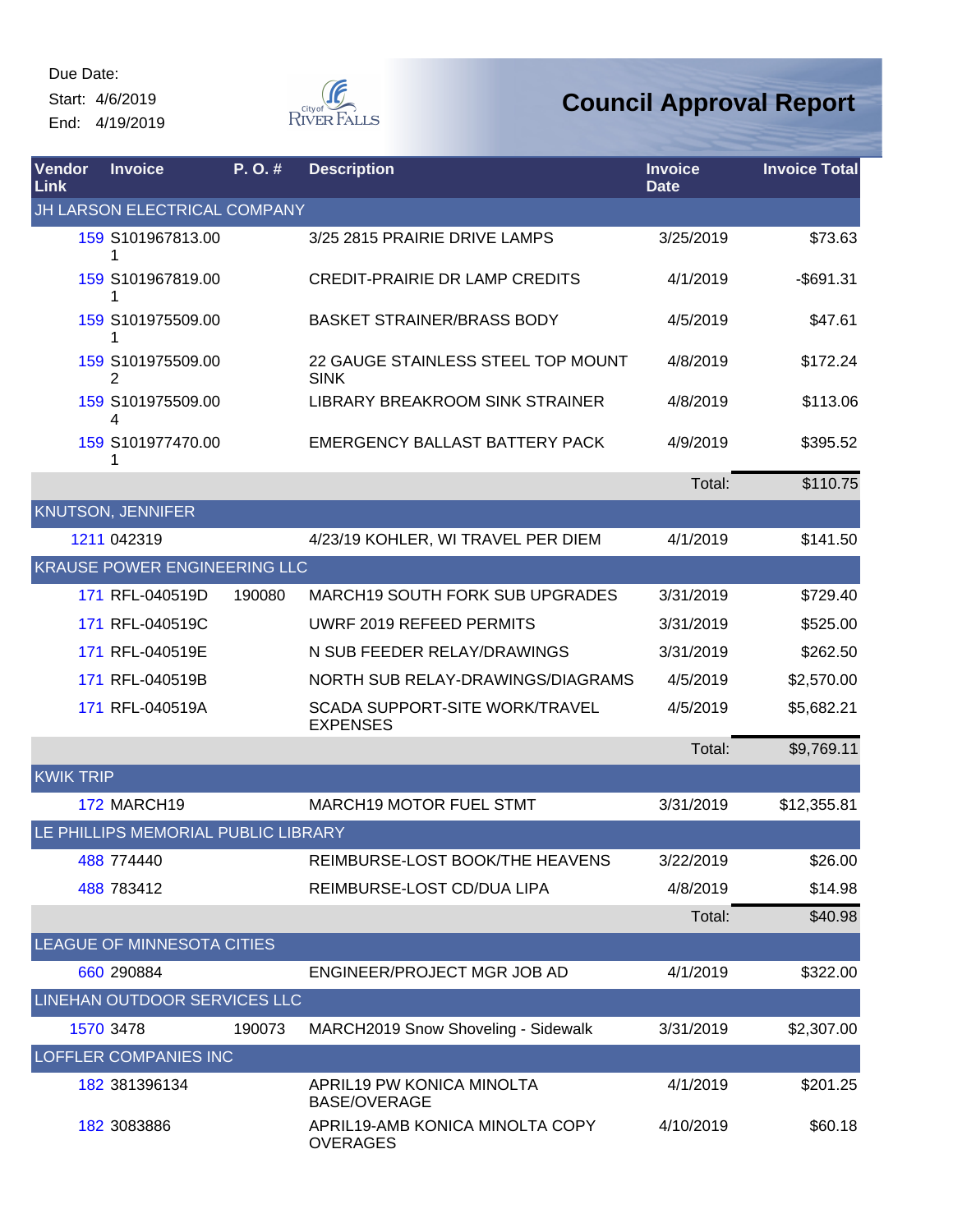Start: 4/6/2019

End: 4/19/2019



| <b>Vendor</b><br>Link | <b>Invoice</b>             | P. O. #                              | <b>Description</b>                                      | <b>Invoice</b><br><b>Date</b> | <b>Invoice Total</b> |
|-----------------------|----------------------------|--------------------------------------|---------------------------------------------------------|-------------------------------|----------------------|
|                       | 182 24637806               |                                      | APRIL19-AMB KONICA MINOLTA STANDARD<br><b>PYMT</b>      | 4/16/2019                     | \$123.00             |
|                       |                            |                                      |                                                         | Total:                        | \$384.43             |
| <b>MIDWEST TAPE</b>   |                            |                                      |                                                         |                               |                      |
|                       | 409 97076131               |                                      | <b>CEMETERY RD-AUDIO MATERIAL</b>                       | 3/5/2019                      | \$65.99              |
|                       | 409 97105744               |                                      | <b>MAID-AUDIO MATERIAL</b>                              | 3/12/2019                     | \$29.99              |
|                       | 409 97105746               |                                      | <b>CELTIC EMPIRE-AUDIO MATERIAL</b>                     | 3/12/2019                     | \$44.99              |
|                       | 409 97105745               |                                      | <b>TOXIC GAME-AUDIO MATERIAL</b>                        | 3/12/2019                     | \$39.99              |
|                       | 409 97135890               |                                      | STARS BELOW - AUDIO MATERIALS                           | 3/19/2019                     | \$42.99              |
|                       | 409 97133608               |                                      | BLOOD OATH/FIRST LADY/SAVIOR-AUDIO<br><b>MATERIALS</b>  | 3/19/2019                     | \$109.97             |
|                       | 409 97169912               |                                      | KIM POSSIBLE/MARY POPPINS/RALPH-DVD                     | 4/1/2019                      | \$110.20             |
|                       | 409 97169910               |                                      | A LIST/LAST SECOND/RUN AWAY-AUDIO<br><b>MATERIALS</b>   | 4/1/2019                      | \$112.97             |
|                       | 409 97206157               |                                      | BETTER SISTER/PATIENT/SOMEONE<br><b>KNOWS-AUDIO MAT</b> | 4/2/2019                      | \$159.96             |
|                       | 409 97206159               |                                      | RED SCROLLS OF MAGIC-AUDIO<br><b>MATERIALS</b>          | 4/2/2019                      | \$34.99              |
|                       | 409 97232310               |                                      | DARK TRIBUTE/REDEMPTION/TWO WEEKS-<br><b>AUDIO MAT</b>  | 4/8/2019                      | \$154.96             |
|                       | 409 97232311               |                                      | <b>13 MINUTE MURDER-AUDIO MATERIAL</b>                  | 4/8/2019                      | \$34.99              |
|                       |                            |                                      |                                                         | Total:                        | \$941.99             |
|                       |                            | MOTION PICTURE LICENSING CORPORATION |                                                         |                               |                      |
|                       | 2205 504207984             |                                      | <b>2019 MOTION PICTURE UMBRELLA</b><br><b>LICENSE</b>   | 4/1/2019                      | \$199.23             |
|                       | <b>NEW RICHMOND NEWS</b>   |                                      |                                                         |                               |                      |
|                       | 3955 177873423/2019        |                                      | 2019-12 MONTH SUBSCRIPTION RENEWAL                      | 3/1/2019                      | \$56.00              |
|                       |                            | NORTHERN STATES POWER COMPANY WI     |                                                         |                               |                      |
|                       | 344 630947307              |                                      | <b>MARCH19 PRESCOTT AMB ENERGY BILL</b>                 | 3/20/2019                     | \$273.81             |
|                       | <b>ONE TIME PAY VENDOR</b> |                                      |                                                         |                               |                      |
|                       | 9999 E JOHNSON             |                                      | REFUND #3042-8 603 1/2 LAKE ST                          | 9/28/2015                     | \$48.92              |
|                       | 9999 EMSREFUND             |                                      | OVERPYMT-REFUND 11/21/18 SERVICE                        | 4/1/2019                      | \$87.56              |
|                       | 9999 MAY2019               |                                      | 5/14/19 LIBRARY COOKING<br><b>DEMONSTRATION PRGM</b>    | 4/1/2019                      | \$200.00             |
|                       | 9999 RFPL01                |                                      | 6/16 LIBRARY-REORGANIZE YOUR KITCHEN<br><b>PROGRAM</b>  | 4/1/2019                      | \$75.00              |
|                       | 9999 MAY18REFUND           |                                      | OVERPYMT-REFUND 5/12/18 SERVICE                         | 4/11/2019                     | \$950.32             |
|                       | 9999 APRIL19               |                                      | APRIL2019-LIBRARY FAMILY BARN DANCE<br><b>CALLER</b>    | 4/15/2019                     | \$175.00             |
|                       |                            |                                      |                                                         | Total:                        | \$1,536.80           |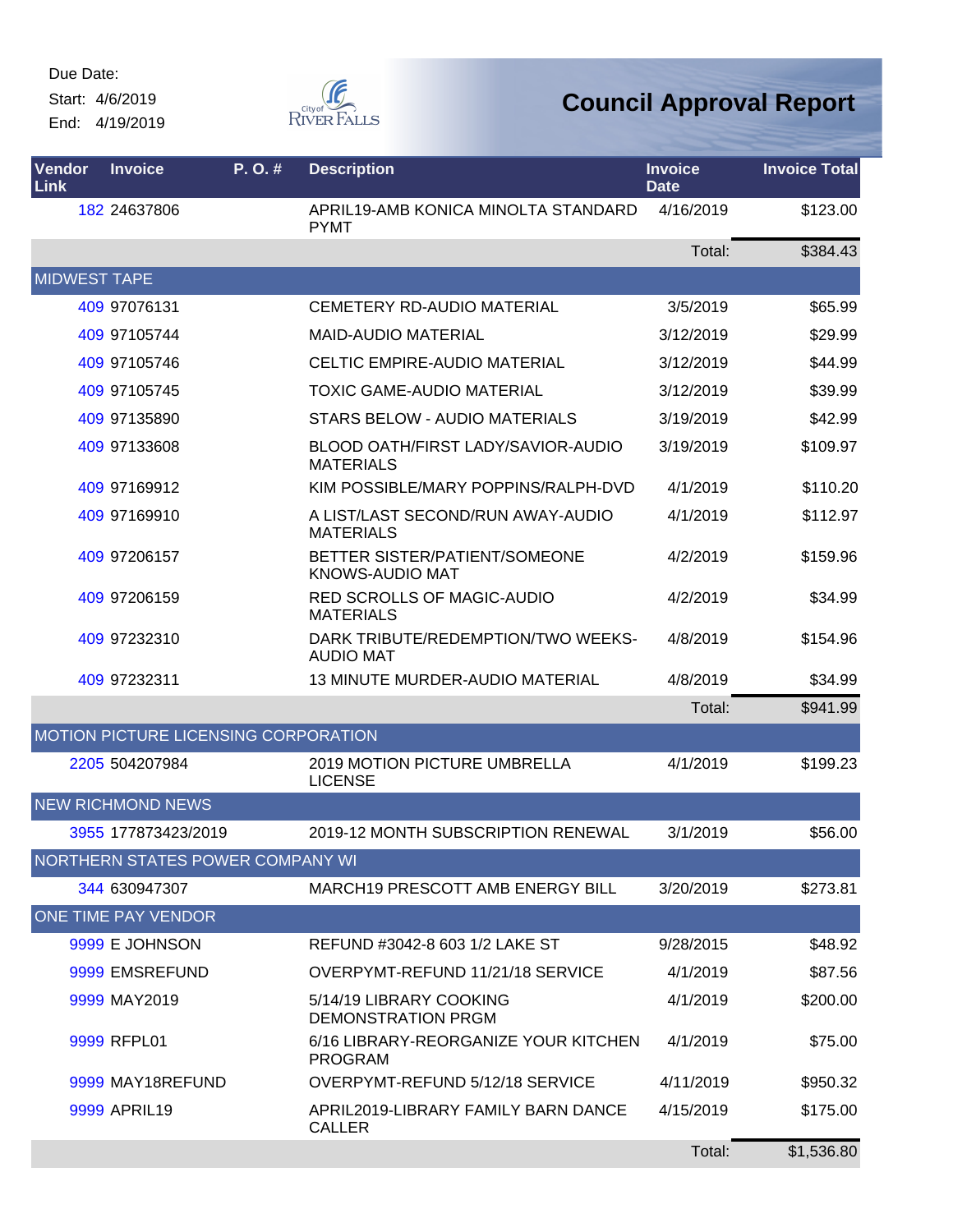Due Date: Start: 4/6/2019

End: 4/19/2019



| <b>Vendor</b><br>Link | <b>Invoice</b>                          | P.O.#  | <b>Description</b>                             | <b>Invoice</b><br><b>Date</b> | <b>Invoice Total</b> |
|-----------------------|-----------------------------------------|--------|------------------------------------------------|-------------------------------|----------------------|
|                       | <b>PELION BENEFITS</b>                  |        |                                                |                               |                      |
|                       | 5 49700                                 |        | PPE 04/07/19                                   | 4/12/2019                     | \$650.89             |
|                       | 5 D HILL<br><b>RETIREMENT</b>           |        | D HILL RETIREMENT TO PELION                    | 4/12/2019                     | \$5,618.04           |
|                       |                                         |        |                                                | Total:                        | \$6,268.93           |
|                       | PIERCE COUNTY FIRE OFFICERS ASSOCIATION |        |                                                |                               |                      |
|                       | 846 2019DUES                            |        | S.NELSON-2019 MEMBERSHIP DUES                  | 4/1/2019                      | \$25.00              |
|                       | PIONEER PRESS SUBSCRIPTI                |        |                                                |                               |                      |
|                       | 560 2019                                |        | 2019 LIBRARY-52 WEEK SUBSCRIPTION              | 4/18/2019                     | \$644.68             |
|                       | PRESCOTT JOURNAL                        |        |                                                |                               |                      |
|                       | 2643 2019                               |        | 2019 LIBRARY - ONE YEAR SUBSCRIPTION           | 4/18/2019                     | \$35.00              |
|                       | <b>QUALITY FLOW SYSTEMS INC</b>         |        |                                                |                               |                      |
|                       | 2582 36853                              | 190148 | <b>Bypass Contactor-Spring Creek</b>           | 4/8/2019                      | \$1,150.00           |
|                       | <b>RFMU PAYMENTS OR REFUNDS</b>         |        |                                                |                               |                      |
|                       | 990610 301302                           |        | REFUND-RFMU OVERPYMT #3013-02                  | 4/16/2019                     | \$167.82             |
|                       | 990610 202502                           |        | REFUND-RFMU OVERPYMT #2025-02                  | 4/16/2019                     | \$112.70             |
|                       | 990610 300204                           |        | REFUND-RFMU OVERPYMT #3002-04                  | 4/16/2019                     | \$140.08             |
|                       | 990610 465500                           |        | REFUND-RFMU OVERPYMT #4655-00                  | 4/16/2019                     | \$40.09              |
|                       | 990610 566100                           |        | REFUND-RFMU OVERPYMT #5661-00                  | 4/16/2019                     | \$52.42              |
|                       | 990610 589000                           |        | REFUND-RFMU OVERPYMT #5890-00                  | 4/16/2019                     | \$41.86              |
|                       | 990610 612900                           |        | REFUND-RFMU OVERPYMT #6129-00                  | 4/16/2019                     | \$133.41             |
|                       | 990610 818001                           |        | REFUND-RFMU OVERPYMT #8180-01                  | 4/16/2019                     | \$301.70             |
|                       | 990610 831409                           |        | REFUND-RFMU OVERPYMT #8314-09                  | 4/16/2019                     | \$18.17              |
|                       | 990610 875704                           |        | REFUND-RFMU OVERPYMT #8757-04                  | 4/16/2019                     | \$350.26             |
|                       | 990610 879802                           |        | REFUND-RFMU OVERPYMT #8798-02                  | 4/16/2019                     | \$136.18             |
|                       | 990610 951602                           |        | REFUND-RFMU OVERPYMT #9516-02                  | 4/16/2019                     | \$16.74              |
|                       | 990610 989900                           |        | REFUND-RFMU OVERPYMT #9899-00                  | 4/16/2019                     | \$38.73              |
|                       | 990610 975100                           |        | REFUND-RFMU OVERPYMT #9751-00                  | 4/16/2019                     | \$136.73             |
|                       |                                         |        |                                                | Total:                        | \$1,686.89           |
|                       | <b>RIVER CITY STITCH</b>                |        |                                                |                               |                      |
|                       | 2526 29949                              |        | BOND/WESSEL/SCHREINER-UNIFORM<br><b>ORDERS</b> | 4/8/2019                      | \$150.00             |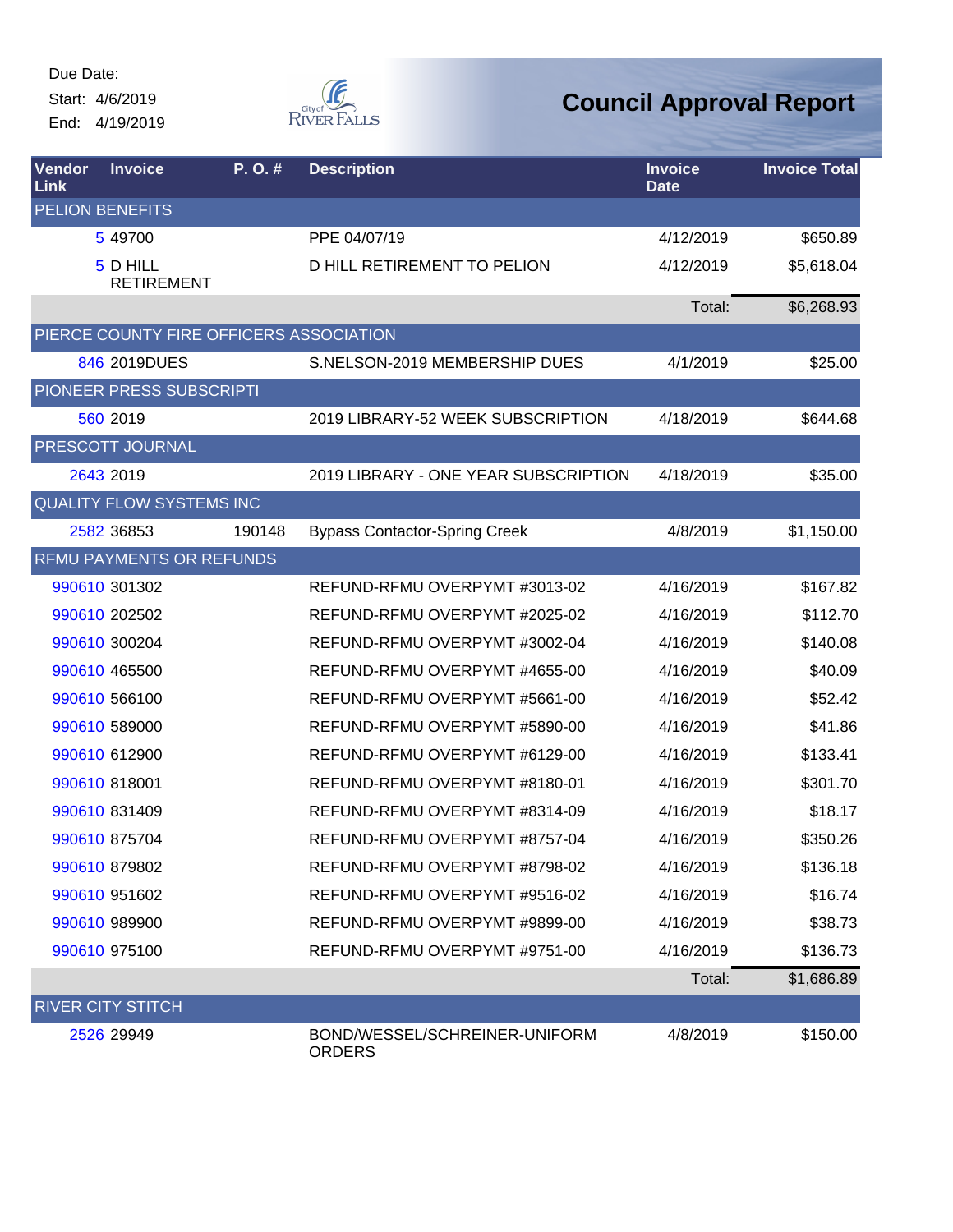Start: 4/6/2019 End: 4/19/2019



| Vendor<br>Link       | <b>Invoice</b>                      | P.O.#  | <b>Description</b>                                       | <b>Invoice</b><br><b>Date</b> | <b>Invoice Total</b> |
|----------------------|-------------------------------------|--------|----------------------------------------------------------|-------------------------------|----------------------|
|                      | RIVER FALLS CHAMBER OF COMMERCE INC |        |                                                          |                               |                      |
|                      | 225 2018 ROOM<br><b>TAX 4THQRT</b>  |        | 4TH QRT FINAL PAY ROOM TAX                               | 4/8/2019                      | \$1,108.17           |
|                      | 225 16861                           |        | NATIONAL LIBRARY WEEK GIFT CARD                          | 4/10/2019                     | \$25.00              |
|                      |                                     |        |                                                          | Total:                        | \$1,133.17           |
|                      | RIVER FALLS STATE BANK              |        |                                                          |                               |                      |
|                      | 231 LOANPYMTAPR<br>IL19             |        | APRIL19-PURCHASE OF 2815 PRAIRIE DR                      | 4/1/2019                      | \$10,650.00          |
| <b>ROOF TECH INC</b> |                                     |        |                                                          |                               |                      |
|                      | 785 17478                           | 190144 | March19-Roof Repair Power Plant                          | 4/11/2019                     | \$1,675.26           |
|                      | 785 17479                           | 190144 | March 19 Roof Repair Glen Park                           | 4/11/2019                     | \$2,032.50           |
|                      |                                     |        |                                                          | Total:                        | \$3,707.76           |
| <b>RUNNING INC</b>   |                                     |        |                                                          |                               |                      |
|                      | 1573 20652                          | 190086 | March2019 Taxi Management Services                       | 3/31/2019                     | \$17,247.75          |
|                      | SCHOLASTIC LIBRARY PUBLISHING INC   |        |                                                          |                               |                      |
|                      | 239 18949102                        |        | SPRING 19 SET - BOOKS                                    | 3/7/2019                      | \$168.00             |
|                      | SCHOOL DISTRICT OF RIVER FALLS      |        |                                                          |                               |                      |
| 229 24               |                                     |        | WINTER/SPRING2019<br>ADVERTISING/CATALOG                 | 4/1/2019                      | \$255.00             |
| 229 31               |                                     |        | SPRING/SUMMER2019-<br>ADVERTISING/CATALOG                | 4/12/2019                     | \$255.00             |
|                      |                                     |        |                                                          | Total:                        | \$510.00             |
|                      | <b>SECURITY FINANCIAL BANK</b>      |        |                                                          |                               |                      |
|                      | 12 B LUCERO<br><b>RETIRE</b>        |        | <b>B LUCERO RETIREMENT GIFT CARD</b>                     | 4/5/2019                      | \$154.95             |
|                      | ST CROIX VALLEY FOUNDATION          |        |                                                          |                               |                      |
|                      | 1626 APRIL2019                      |        | COLE/MISSELT-APRIL 9 STRATEGIC<br><b>PLANNING</b>        | 4/9/2019                      | \$20.00              |
|                      | <b>STATE TREASURER</b>              |        |                                                          |                               |                      |
|                      | 260 APRIL2019                       |        | APRIL19 ELECTRIC/WATER/SEWER<br><b>REVENUE BONDS</b>     | 4/11/2019                     | \$112,000.00         |
|                      | STUART C IRBY TOOL AND SAFETY       |        |                                                          |                               |                      |
|                      | 156 S011304656.00 190132            |        | 50Z SILICONE LUBRICANT/MINOR<br><b>MATERIAL</b>          | 4/2/2019                      | \$105.00             |
|                      | 156 S011269859.00 190110<br>1       |        | <b>FUSE TUBE CAPS/INTUBES-</b><br><b>INVENTORY/MINOR</b> | 4/9/2019                      | \$1,428.00           |
|                      |                                     |        |                                                          | Total:                        | \$1,533.00           |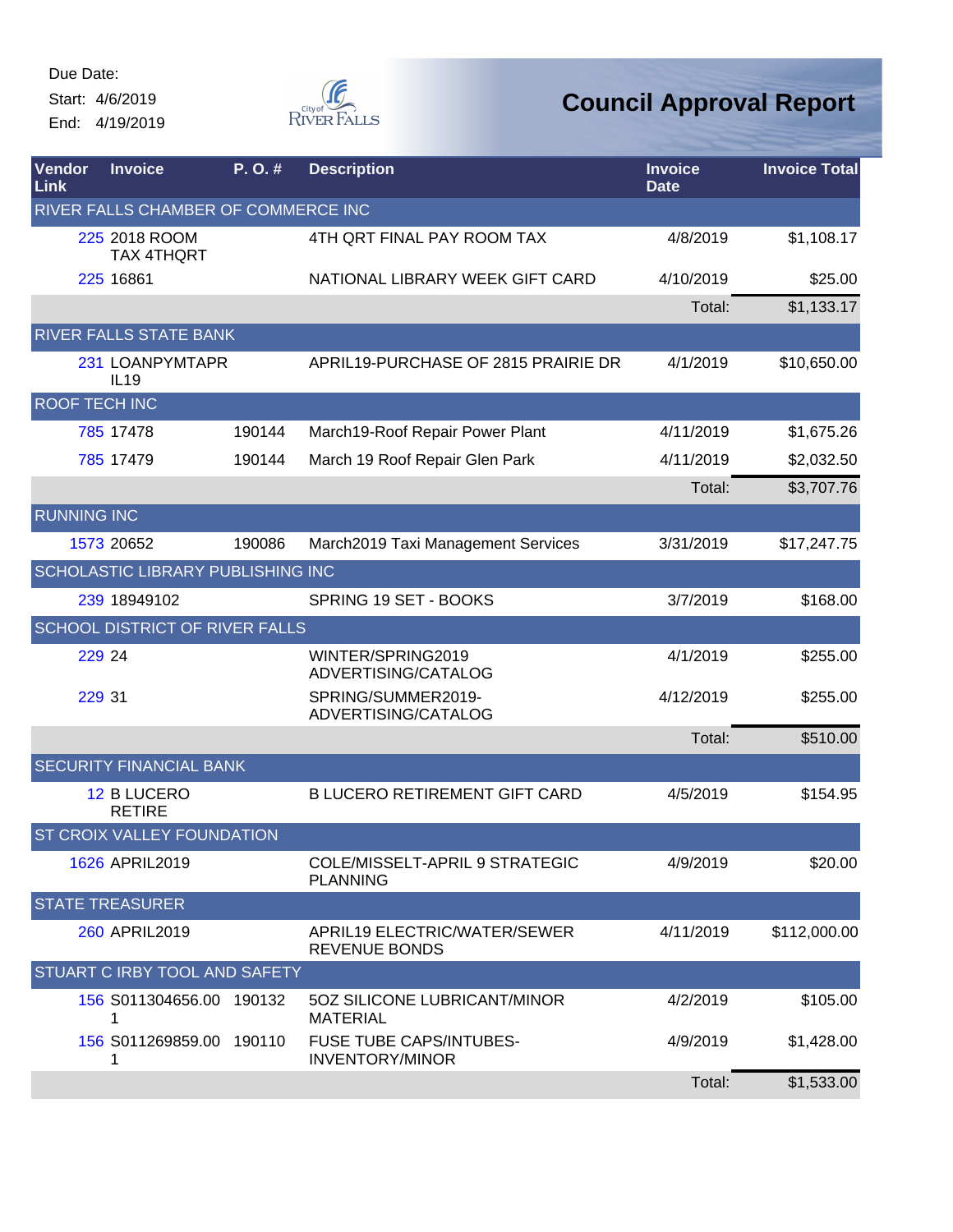Start: 4/6/2019 End: 4/19/2019



| Vendor<br>Link | <b>Invoice</b>                             | P.O.#  | <b>Description</b>                            | <b>Invoice</b><br><b>Date</b> | <b>Invoice Total</b> |
|----------------|--------------------------------------------|--------|-----------------------------------------------|-------------------------------|----------------------|
|                | TOLTZ, KING, DUVALL, ANDERSON & ASSOCIATES |        |                                               |                               |                      |
|                | 2172 002019001191                          | 180433 | Thru March19-North Interceptor Sewer Design   | 3/31/2019                     | \$7,736.48           |
|                | 2172 002019001188                          | 190089 | Thru March19-St. Croix Street Outfall Design  | 3/31/2019                     | \$1,507.71           |
|                |                                            |        |                                               | Total:                        | \$9,244.19           |
| TRACY, JODI L  |                                            |        |                                               |                               |                      |
|                | 3902 APRIL19-1                             |        | 4/8 BOARD OF CANVASS                          | 4/15/2019                     | \$12.50              |
|                | <b>TRANS ALARM INC</b>                     |        |                                               |                               |                      |
|                | 557 300407219                              |        | REPLACE CARD READER/WEST ENTRY<br><b>DOOR</b> | 4/1/2019                      | \$760.98             |
|                | 557 300407389                              |        | FIRE MONITORING PANEL UPGRADE                 | 4/1/2019                      | \$555.48             |
|                |                                            |        |                                               | Total:                        | \$1,316.46           |
|                | <b>UHL COMPANY INC</b>                     |        |                                               |                               |                      |
|                | 446 57639                                  | 190075 | APRIL2019 PREVENTATIVE<br>MAINT/LIBRARY&CITY  | 4/4/2019                      | \$1,309.25           |
|                | US BANK NATIONAL ASSOC                     |        |                                               |                               |                      |
|                | 284 MARCH19PCA<br><b>RDS</b>               |        | <b>MARCH19 PCARD PURCHASES</b>                | 4/1/2019                      | \$69,476.45          |
|                | <b>VERSA VEND VENDING</b>                  |        |                                               |                               |                      |
|                | 1205 2114:019229                           |        | MARCH19-CITY OF RF COFFEE                     | 3/31/2019                     | \$70.00              |
|                | 1205 2114:018960                           |        | LIBRARY-MARCH19 COFFEE SUPPLIES               | 4/1/2019                      | \$104.00             |
|                |                                            |        |                                               | Total:                        | \$174.00             |
|                | WEST CENTRAL WI BIOSOLIDS FACILITY         |        |                                               |                               |                      |
|                | 304 MARCH 2019                             |        | MARCH 2019 BIO-SOLIDS                         | 4/9/2019                      | \$30,887.88          |
|                | <b>WI CHILD SUPPORT</b>                    |        |                                               |                               |                      |
|                | 4 4 9 6 9 9                                |        | PPE 04/07/19                                  | 4/12/2019                     | \$323.07             |
|                | WI DEPARTMENT OF REVENUE                   |        |                                               |                               |                      |
|                | 3 49 698                                   |        | PPE 04/07/19                                  | 4/12/2019                     | \$14,937.14          |
|                | 3 2019FEES                                 |        | 2019 TID ANNUAL FEES/9 TIDS                   | 4/15/2019                     | \$1,350.00           |
|                | 3 MARCH19<br><b>SALES TAX</b>              |        | <b>MARCH19 SALES TAX</b>                      | 4/18/2019                     | \$13,944.00          |
|                |                                            |        |                                               | Total:                        | \$30,231.14          |
|                | <b>WI DEPT OF JUSTICE</b>                  |        |                                               |                               |                      |
|                | 422 L4801T/MARCH<br>19                     |        | <b>MARCH19 BACKGROUND CHECKS</b>              | 3/31/2019                     | \$63.00              |
|                | WI STATE LABORATORY OF HYGIENE             |        |                                               |                               |                      |
|                | 330 587575                                 |        | <b>MARCH19 FLUORIDE</b>                       | 3/31/2019                     | \$52.00              |
|                | <b>ZIELIES TREE SERVICE INC</b>            |        |                                               |                               |                      |